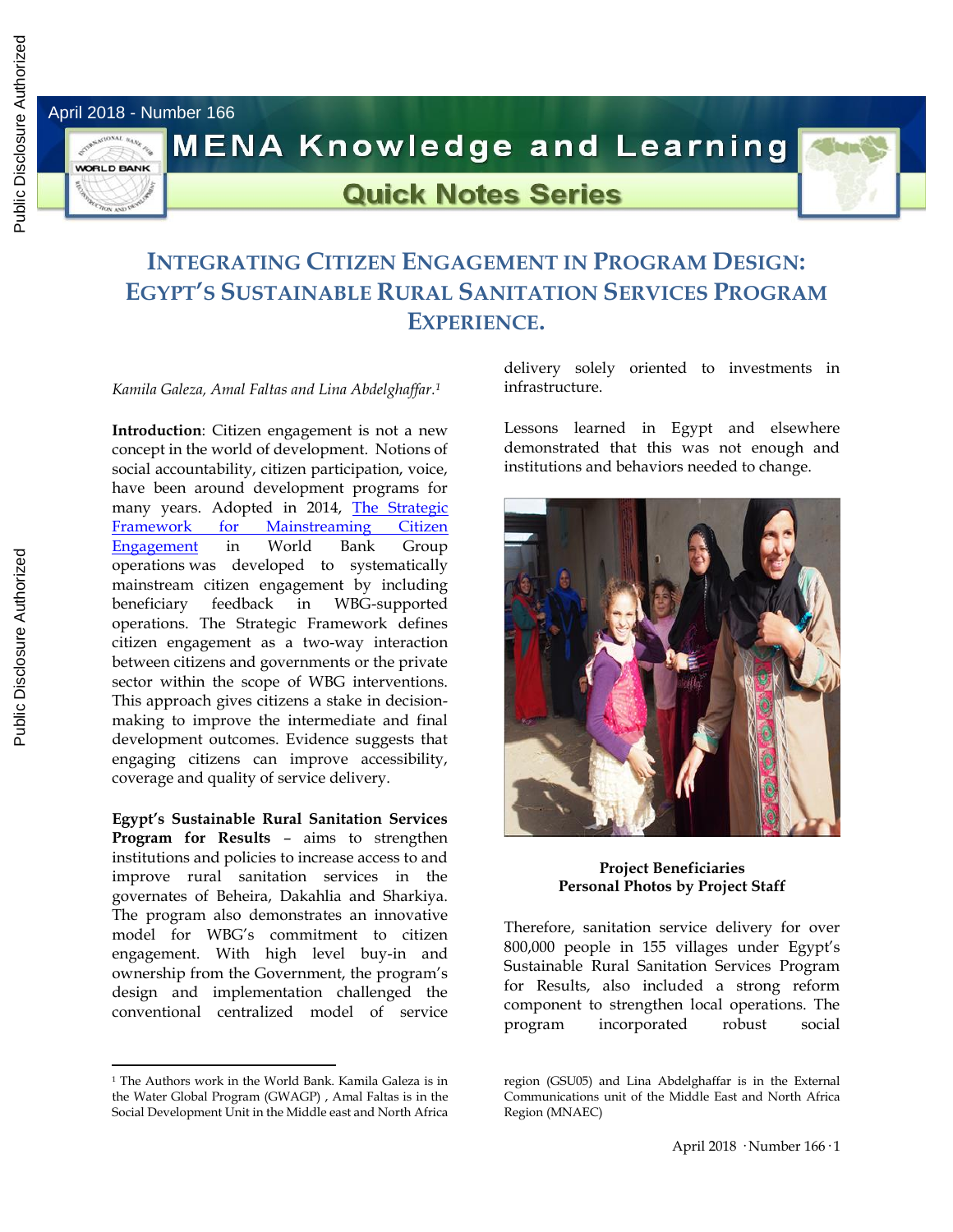accountability and citizen engagement measures and was one of the first World Bank Program for Results (PforRs) to have citizen engagement measures embedded from its very inception. It was also the first program to actively implement decentralization in all program components. It also integrated capacity building for government institutions to make them more accountable to citizens.

Within the program's architecture engaging citizens and establishing a grievance redress mechanism were put forward as requirements linked to financial disbursements.

Citizen engagement was embedded through various channels, including:

**Reshaping Institutions:** The government has sent a strong signal of support by creating a ministry-level committee on citizen engagement. The Ministry of Housing, Utilities and Urban Communities (MHUUC) assigned a team from within the ministry to be responsible for citizen engagement, and hired social development specialists to support the efforts. Representatives from the local Water Service Companies (WSCs), which as part of decentralization efforts took over the responsibility for implementing the program (including planning, budget, and construction) and regularly visited program sites. The team developed community engagement guidelines and manuals, and training for WSC and local staff, the most recent one focused on citizen report cards (you can read about them [here\)](http://blogs.worldbank.org/arabvoices/citizen-report-cards-better-citizen-engagement-and-accountability-sanitation-sector-egypt).

For teams involved in the program this meant a mindset shift, reflected in a remark made by a senior MHUUC official: "I'm an engineer; Now I talk like a social specialist."

**Setting up a Grievance Redress Mechanism (GRM):** An active grievance redress mechanism is operational on the local level to capture any program -related impacts, including but not limited to land-related impacts. It offers multiple options for filing complaints: through a hotline, by visiting a branch, online, and via community committees. Before the program, the hotline number #125 was mainly used for reporting

water-related emergencies, and was neither widely publicized nor widely known.

The program set up **local committees** as avenues for discussing community concerns, and to respond to questions and general inquiries. These committees are important channels for grievance redress. They were provided with forms which residents can use to report issues, complaints, general concerns or suggestions related to the program. Previously, all types of feedback were relayed verbally to technicians or local leaders, and were rarely captured or reported.

All these are stored and dealt with using a redesigned complaints management system (CMS), a database which is the backbone of the program's GRM. Interconnected, comprehensive, and available to employees at all levels - from branch offices all the way to the ministry - the database has undergone many improvements. It now stores all different types of feedback – received through the hotline, WhatsApp messages, Facebook, email, or in person.

**Engaging the Community:** Local citizens are now involved in the planning process, for example, village residents participate in the selection of land plots for various facilities, including pumping stations and treatment plants. Land owners and villagers actively play a part in the process of land allocation and land donations. WSC social officers are getting more closely engaged in the process of documenting the land donation process and are actively engaged to ensure that the core principles related to voluntary land donations are fulfilled and that community members who contribute to the process are not coerced.

Transparency and inclusive practices engender trust among residents, assuring them that they are members of the program team. This was especially evident when it came to land acquisition, which has always been a challenge with similar programs. With this program, it was different. Integrating citizen engagement into the program design and actively implementing its measures resulted in residents proactively reaching out to the PMU and donating their land